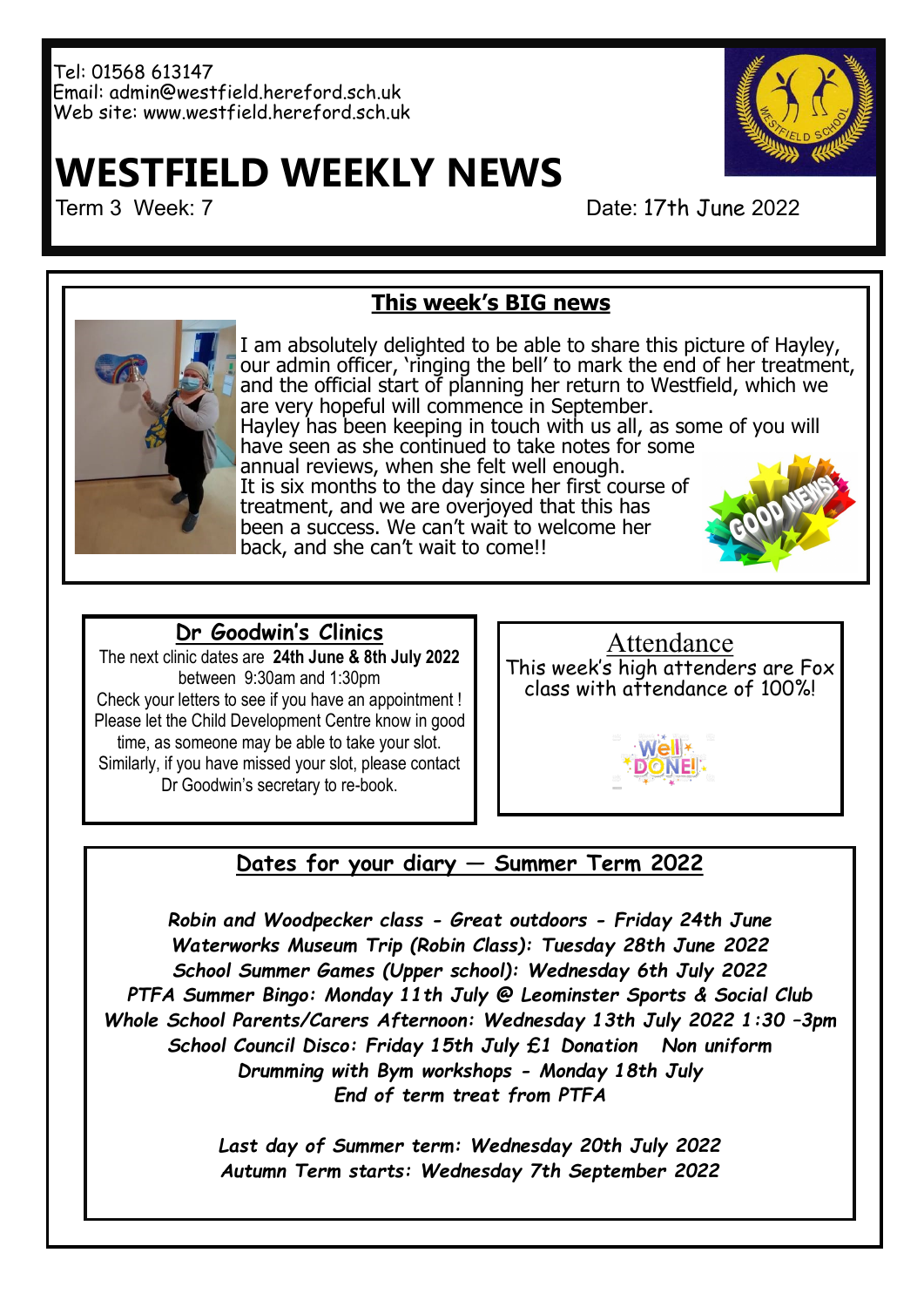This week Woodpecker Class have planted some vegetables and flowers so we can record how they grow and change over the upcoming weeks. We planted beetroot, larkspur, poached egg plants and sweet peas.













Students will be responsible for keeping their group's plants or vegetables alive.